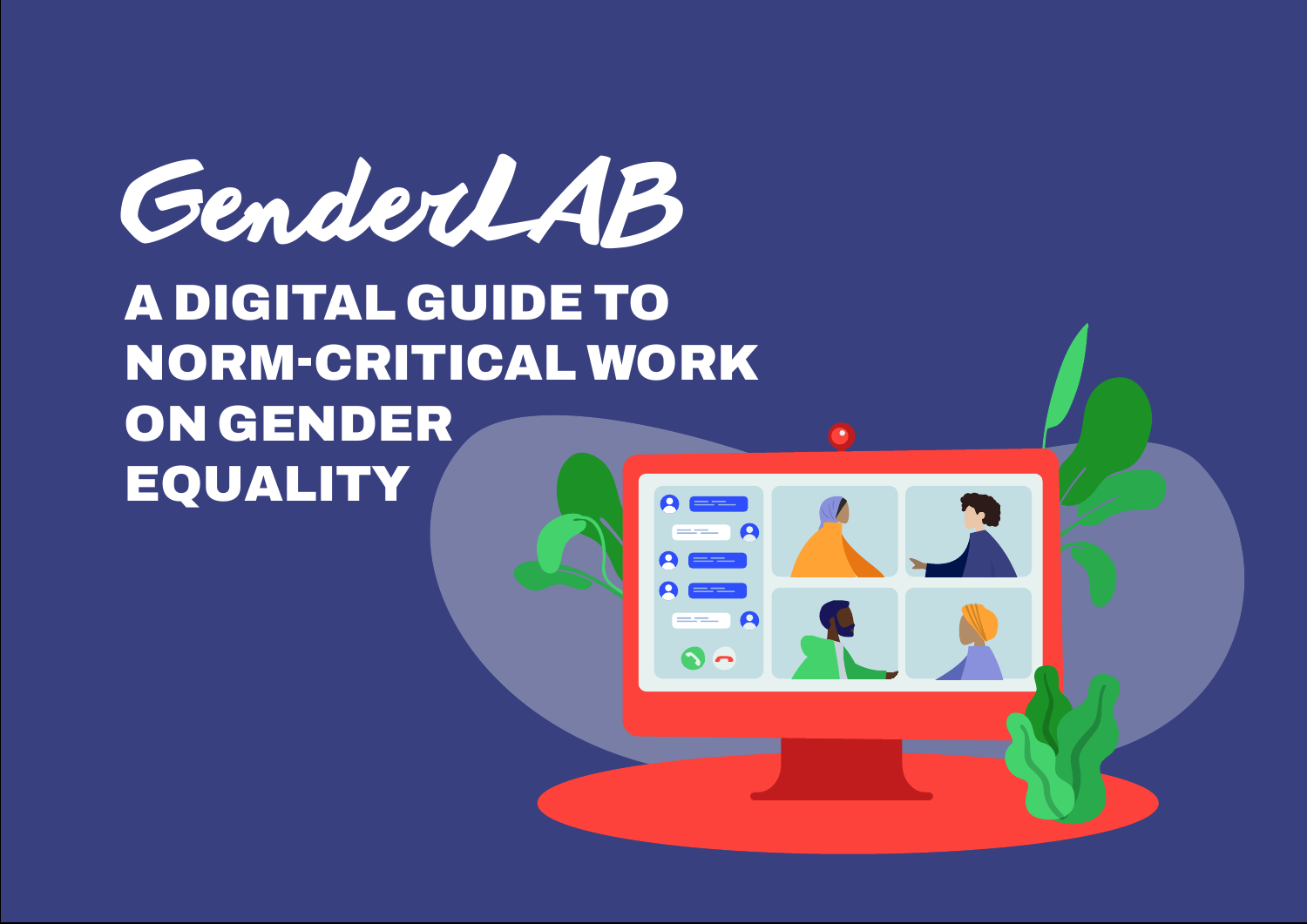



Funded by the European Union بتمويل من الاتحاد الأوروبي

This guide is developed by **[KVINFO](https://kvinfo.dk/?lang=en)** and **[NORM](https://normconsulting.dk/)** Copenhagen, March 2022

#### **AUTHORS**

Jeannette Knudsen Rebekka Mahler Elin Ferm Stine Kunkel

#### **LAYOUT**

Design by **[NORM](https://normconsulting.dk/)** Illustrations by **[NORM](https://normconsulting.dk/)** and Humaaans Typography by Google

*This publication was produced with the financial support of the European Union. Its contents are the sole responsibility of KVINFO and do not necessarily reflect the views of the European Union.*

All rights reserved ©**[KVINFO](https://kvinfo.dk/?lang=en)** 2022



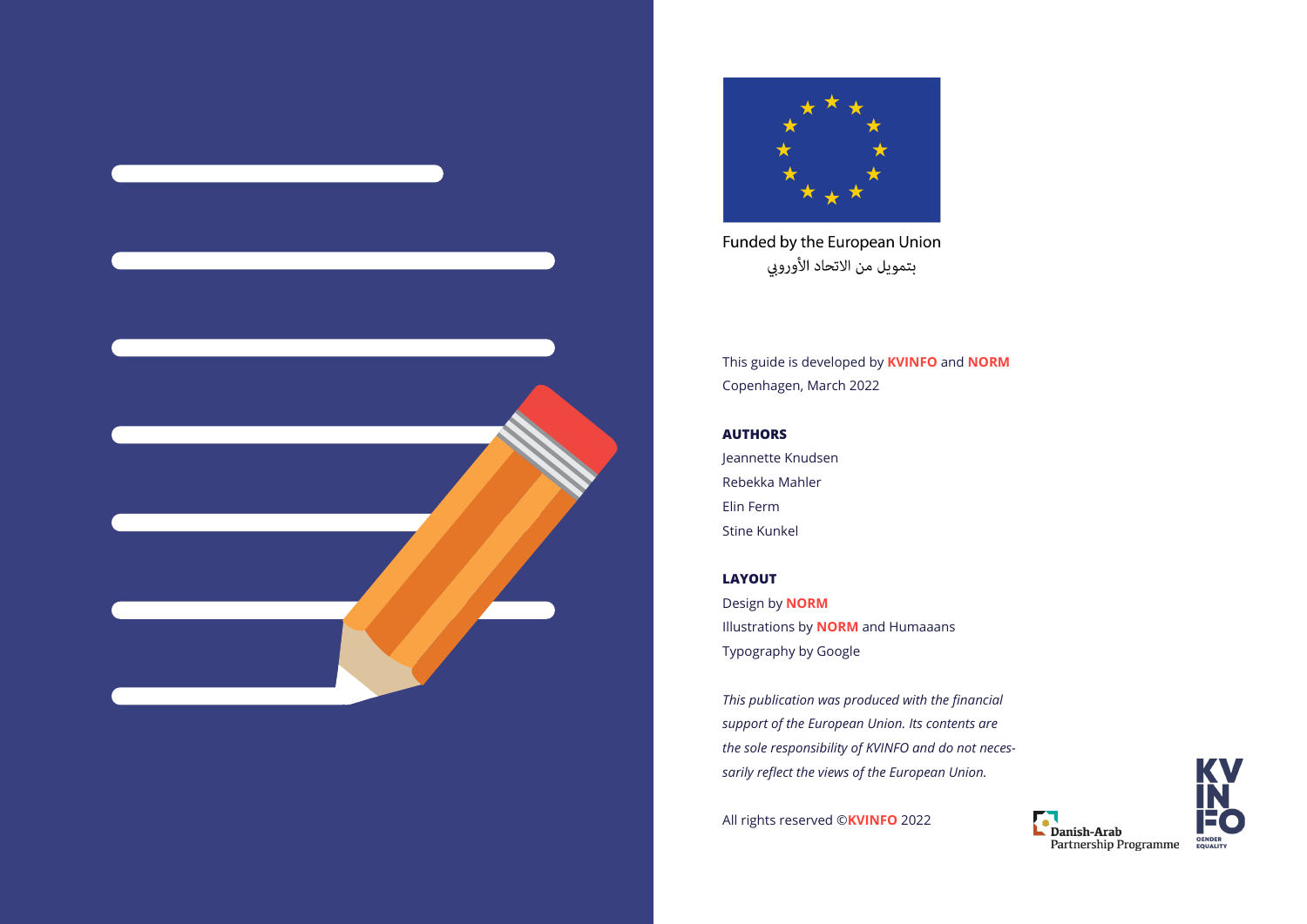

| <b>THINGS TO THINK ABOUT AS A FACILITATOR  3</b> |  |
|--------------------------------------------------|--|
|                                                  |  |

#### [PRACTICE NORM-CRITICAL THINKING](#page-7-0)

[PLAN YOUR NEXT STEP](#page-19-0) **PANT** 



[DEFINE YOUR CHALLENGE](#page-13-0)



[Create an action plan ........................................... 18](#page-20-0)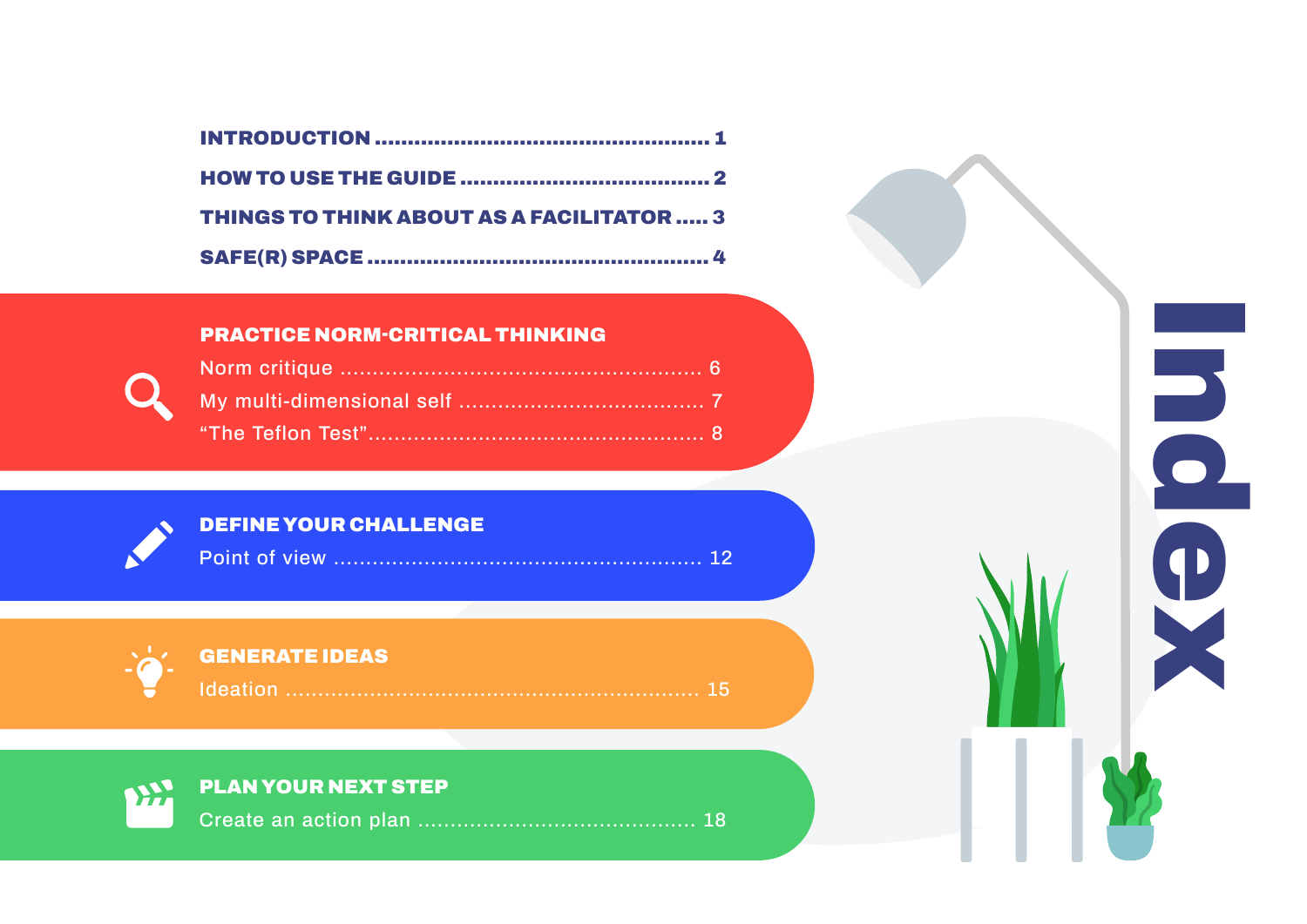**Page 1**

# <span id="page-3-0"></span>Introduction

**GenderLAB: A digital guide to norm-critical work on gender** is a toolbox for facilitators to help organisations or groups develop innovative solutions to challenges to equality. GenderLAB combines the reflexive process of norm critique with elements from action-oriented design thinking.

The GenderLAB concept builds on particular values and approaches to ground the LAB process: dialogue, community-building, creativity, action and reflection that expands our frame of reference for what is possible. The LAB process, as well as the tangible tools and outcomes, aim to help facilitate greater collective equality and corresponding cultural changes.

GenderLAB has a workshop format and this guide can be used by facilitators to conduct tailor-made GenderLABs online. In this way, they can set up a participatory laboratory with focus on what diverse ways of thinking brings to the participants and challenge commonly held beliefs, assumptions and norms whilst addressing many different perspectives and co-creating solutions.

The need for a digital guide emerged as a consequence of COVID-19, to address diversity and gender equality challenges, while at the same time cocreating solutions in the online lab space.

The idea and structure builds on the GenderLAB format that KVINFO and CBS developed together as a workshop-based approach to culture changing practice and creative problem solving with a focus on experimenting, learning, reflecting, and repeating. This guide has several further digital modifications and norm-critical developments made by KVINFO in collaboration with NORM.

It is an advantage to already have some insight and knowledge of gender equality and diversity, as well as design thinking practices and/or normcritical approaches. But if not, you can still easily use this guide as it takes you through a LAB step by step. For those who already have advanced facilitation experience with these topics, you can hopefully enjoy the possibility to experiment and play around with the different exercises.

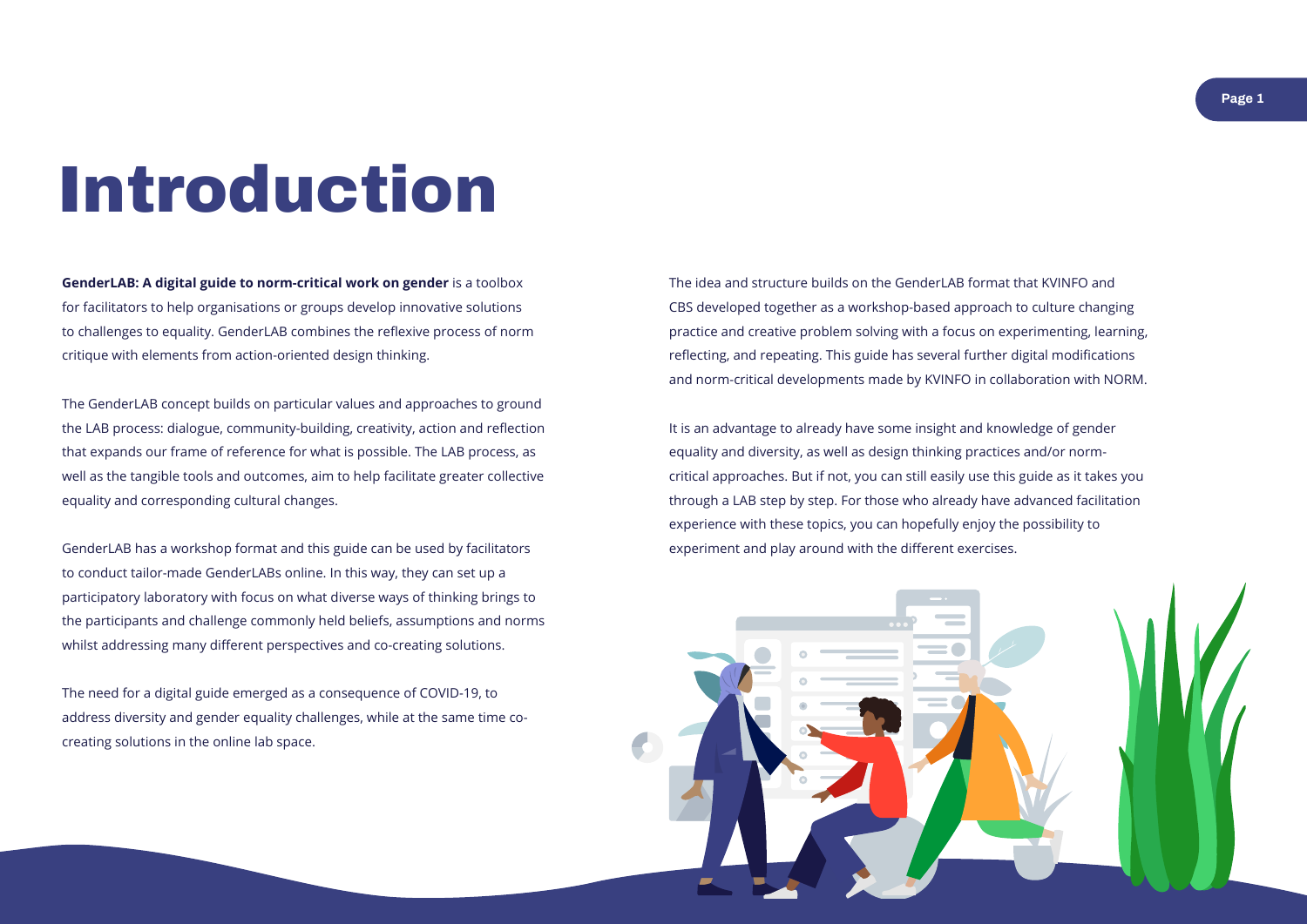

We strongly encourage all facilitators to read the first section on normcritical facilitation: *Things to think about as a facilitator* and always start any session with the exercise *Safe(r) space*, as this sets the tone for the environment in the rest of your session. After this, the guide invites your group to dive into the following four sections:

The first section, *Practice norm-critical thinking*, includes two exercises that helps your group practice turning the gaze onto privileges and reflect on how these might affect one's way of moving in the world. After this first section, follows the three design thinking sections: *Define your challenge* , *Generate ideas* and *Plan your next step*. These three sections include exercises that help your group work in a solutionoriented manner around a challenge or problem they have. Throughout the sections, you will also see the norm-critical perspective woven in, encouraging your participants to keep reflecting on norms and privileges throughout the process, and highlighting how norm-critical thinking needs to be ever present to have an effect.

**Practice norm-critical thinking Define your challenge Generate ideas Plan your next step**

Initiate reflection and dialogue with one or two exercises from the norm-critical section.

## Three hours

Get your group to look closer at a challenge they are facing, by adding the three steps of the solutionoriented process to the initial section.

Enjoy a full day of reflecting and finding solutions by also adding your own introductory lecture about norms and anti-discrimination to the format above.



Six how ts

The total time required to complete all exercises is around three hours (*not* including breaks), but if you do not have this time available, you can also use the guide in several other ways. For example:

One hour

# <span id="page-4-0"></span>How to use the guide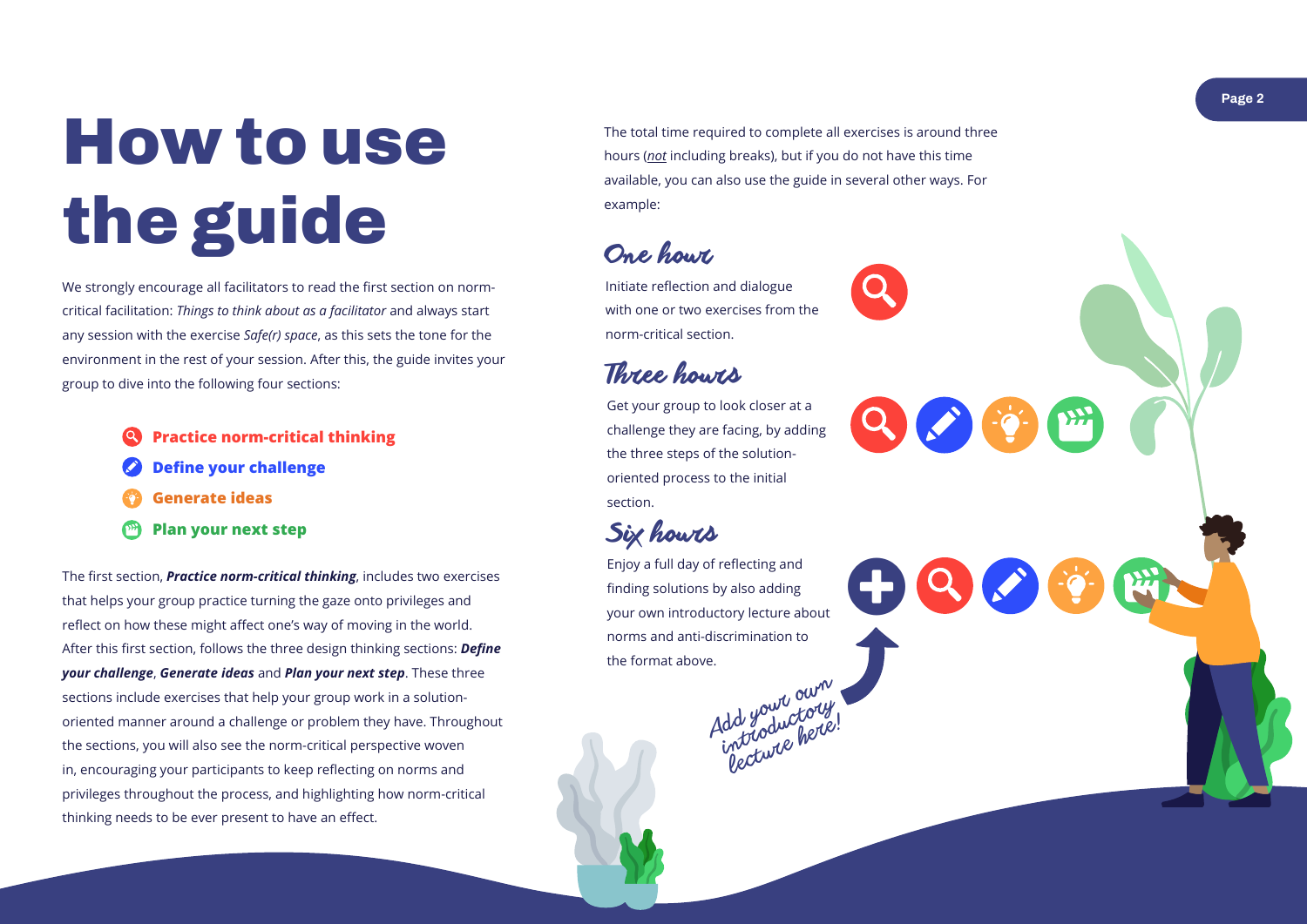# <span id="page-5-0"></span>Things to think about as a GenderLAB facilitator



### **1 LIVED EXPERIENCE**

All participants enter the 'digital room' with different lived experiences. It is therefore important that you have acknowledged how your own norms and lived experiences affect the way you view the world, in order to be able to challenge assumptions and ask participants to do the same and to understand the discussions that arise. You can reflect on this by doing the norm-critical exercises your self.

### **2 FOCUS ON NORMS**

When working from a norm-critical perspective, we turn our gaze towards the norms themselves, not towards how people deviate from them. This is important to keep in mind, as many of us have grown up with a 'tolerance-perspective', where the privileged group 'accepts' those of us who deviate from the norm and never the other way around. This can lead the discussions to sometimes drift in a 'tolerance' direction. Your task is then to guide your participants back to norm-critical thinking.

#### **3 INCLUSIVE ROUNDS**

To give everyone a chance to speak without interruption, you can work in *rounds*. Each

participant takes their turn to speak, while the others listen actively. Thereafter, the speaking participant passes the word to the next participant (e.g. the person to the right of their picture on the screen). There should always be an option for participants to opt out and just pass the word on to the next participant if they do not want to share.

#### **4 CLEAR GUIDELINES**

Do not assume that everyone is familiar with online interactions. Make sure that everyone has clear guidelines regarding how you want them to act during the session (e.g. turn off the mic when they are not speaking and use the chat for questions). This is also underlined by the *Safe(r) space* exercise in this guide.

#### **5 VARIATION AND BREAKS**

A break away from the computer every hour is essential, and a variation of exercises, presentation slides, energisers and different speakers keeps the brain awake. You can also use music to initiate variation in energy and focus.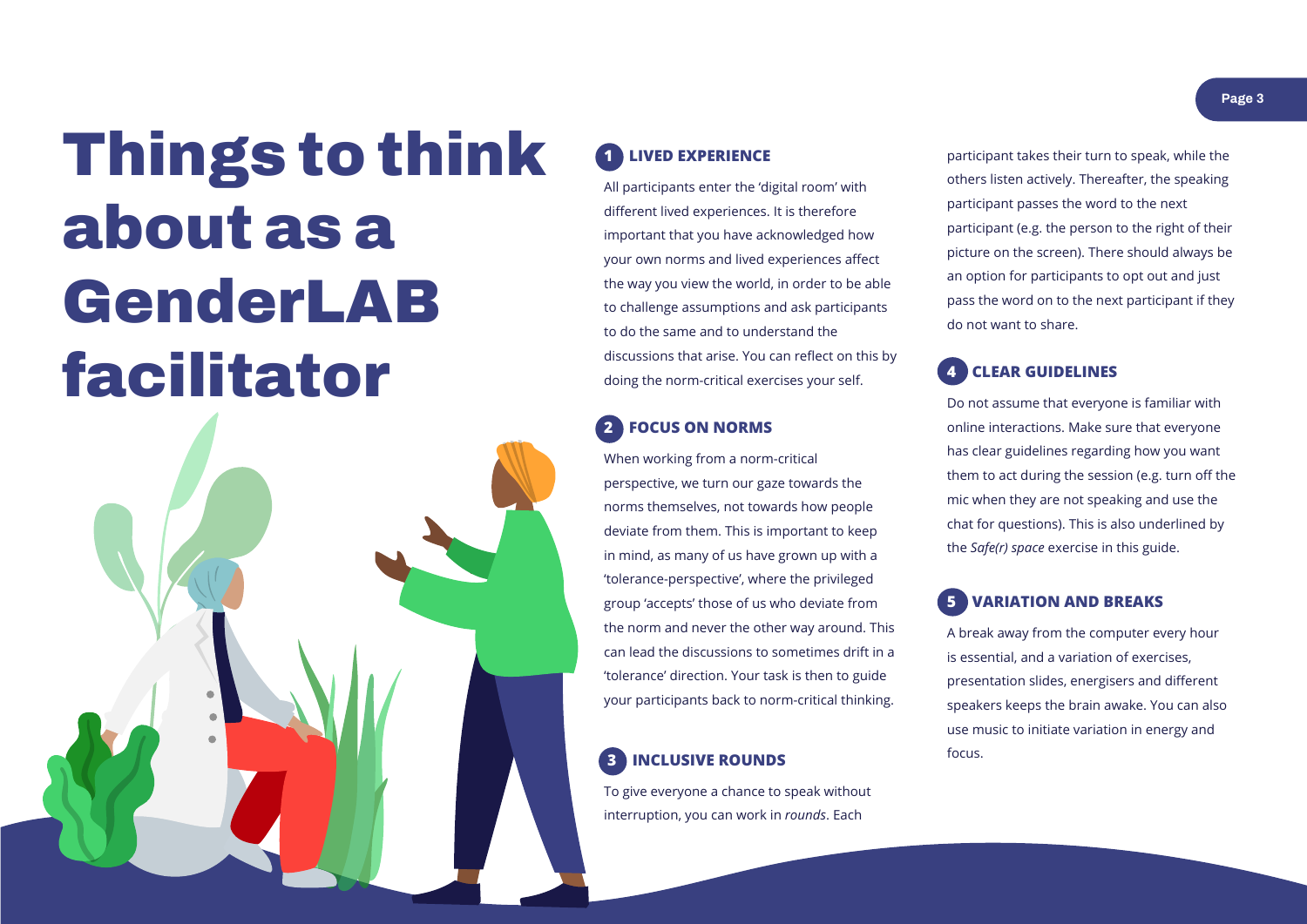# <span id="page-6-0"></span>Safe(r) space

#### **DESCRIPTION**

The aim of this group session is to co-create guidelines to ensure a digital space in which all participants feel as safe as possible and comfortable sharing their thoughts and ideas.

It is important that you start the GenderLAB with this exercise that pin points both the importance of paying attention to a safe(r) space and in the process commits group members to the creation of the guidelines. The process of reflecting and co-creating is as important as the results. We talk about *safe(r) space* and not safe space, to recognise that there will always be power relations and societal structures at play. This joint starting point for the LAB makes it possible for both you as facilitator as well as the group members to return to the guidelines, and continuously all contribute to ensure as safe a space as possible.

 **SUGGESTED TIME |** *20-40 min.* **TOOLS NEEDED |** *Computer + web access*  **PARTICIPANTS** | *2-30 (per facilitator)*

#### **THINK ABOUT**

As a facilitator you can demonstrate some of the principals by:

- Showing the importance of curious and non-judgmental listening and dialogue.
- Making sure that there is time and space for the group to reflect, express, and process thoughts and emotions.
- Asking: do we have some ground rules? E.g.: *The participants only share their personal answers if they want to.*

There are also some elements that has to do with digital safety that you as a facilitator should highlight as your common basic guidelines:

- *• We agree to have our cameras on when doing activities together. This is important for both the participants and the facilitator.*
- *• We agree to keep our phones on silent and to not use them throughout the session, unless it is an emergency.*
- *• We agree not to film or record this LAB.*

Besides the digital safety guidelines there is also a need to co-create a safe(r) space in the workshop related to inclusion,

### **STEP BY STEP**

respect etc. Start by only sharing one or two suggestions when you instruct the participants. This gives each individual the room to explore what is important for them and the group can inspire each other. If you think the group would benefit from other points that you believe are important, and that have not been brought up, you can end the session by reading your suggestions out loud and asking the group if they agree to add them. It is important that the overall values in the LAB can be expressed. E.g. the importance of everybody feeling as safe as possible, making space for different opinions and views and experiences, listening and being curious.

**1 |** Introduce the group to the purpose of the exercise. Make sure that everybody is on board. Introduce the digital guildelines (see above).

**2 |** Ask the group to take 2-4 minutes, individually, to write down in [Mural\\*](https://www.mural.co/) the answer to the following questions: *"What do I need to feel safe to participate in discussions today?"* and *"How can this be formulated into a suggestion for our joint group guidelines?".* 

Examples of suggestions to co-create a safe(r) space could include:

- It is voluntary if you want to share personal experiences and you can always say no to sharing your thoughts, reflections etc.
- *• "For me it is important that we act respectfully and listen without judgement but with curiosity to each other's views and experiences."*
- *• "We will be very aware of the active body language and active participating, recognising each other in the digital space."*
- *• "I think it is important to focus on norms*

*and structures and not on the individual or personal perspective."*

**3 |** Initiate a round where each participant is invited to share their suggestions in the group and discuss if this is something that can be agreed on for the guidelines. As a facilitator you can group the suggestions in themes. If a situation occurs where different needs clash 1) try to phrase an agreement that can meet all needs if possible, 2) argue for and choose the suggestions that goes hand in hand with the overall values of the GenderLAB (see What to think about).

**4 |** Read the the co-created and agreed upon suggestions out loud and repeat this exercise's aim: that every group member continuously contribute to ensure a digital space in which all participants feel as safe as possible and comfortable sharing thoughts and ideas.

*\*Mural is an online whiteboard platform*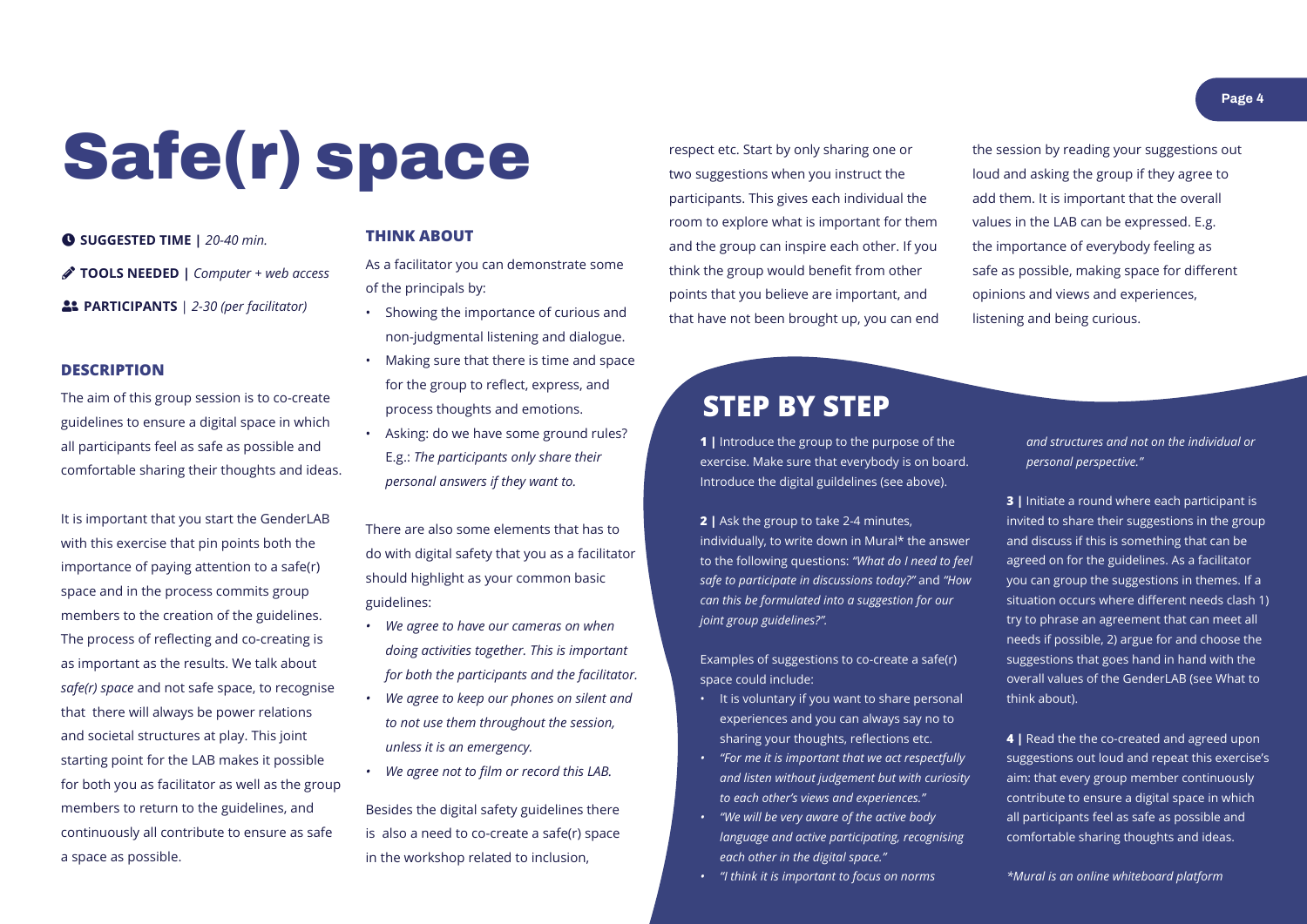# <span id="page-7-0"></span>Practice norm-critical thinking



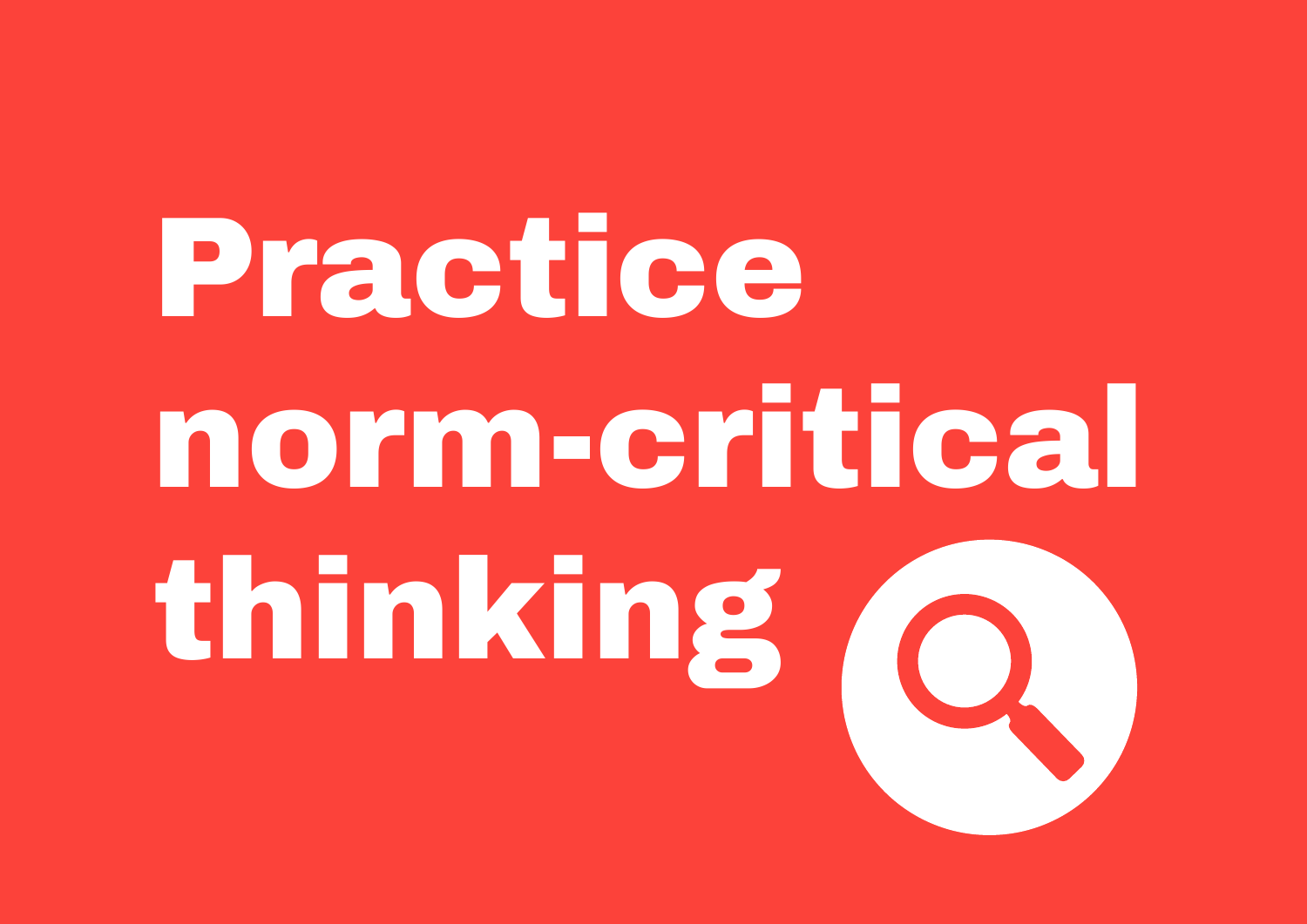**Page 6**



# <span id="page-8-0"></span>Norm critique

Norm-critical thinking is an anti-discrimination tool that has roots in academia as well as in activism. It aims to turn the gaze towards the norms in our societies – i.e. the 'unwritten rules' that underlie many of the things we take for granted and that leads to expectations about how we 'should' behave or live our lives. By focusing on what is considered 'normal' and how these expectations are socially constructed, one is also able to question these assumptions and work to change the norms that lead to discrimination and exclusion in our societies.

In GenderLAB we use these norm-critical exercises to raise and practice self awareness and critical reflection on dominant norms and stereotypes and question privileged positions. These insights are used in the Design Thinking process to qualify the projects from a norm-critical perspective that drives the projects in a more equal direction. We all have different identities that intersect, and although many of them cannot be seen, they are powerful and influence our lives and possibilities.

These exercises raise awareness and critical reflection on dominant norms and stereotypes and question privileged positions. They highlight how norms exclude people who do not 'fit' or perform the idealized norms, and make participants relate to their own position in relation to dominant norms. The exercises take a very personal approach to talk about norms and structures, so a reminder of the *Safe(r) space* guidelines is a good idea.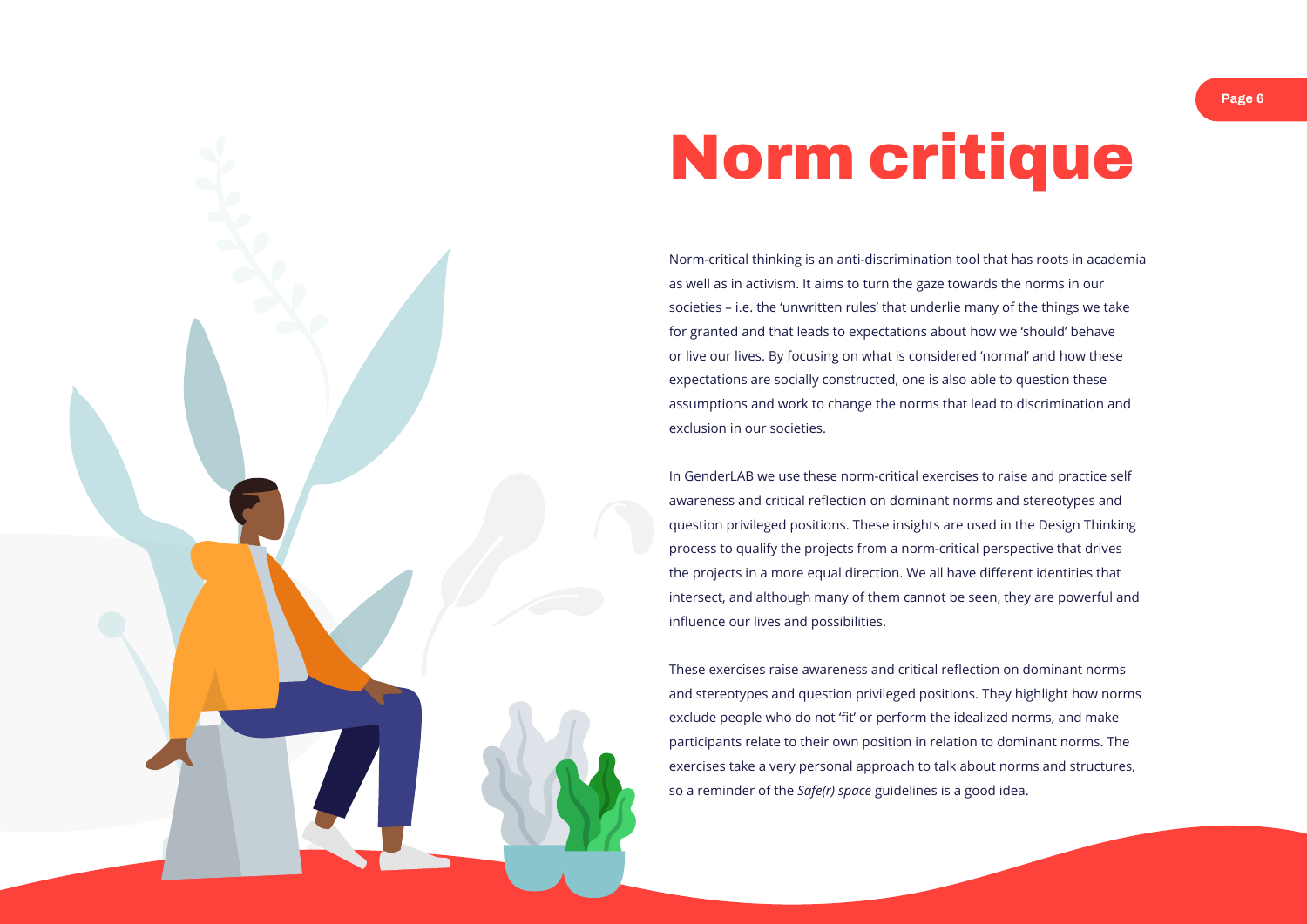



<span id="page-9-0"></span>

**PARTICIPANTS** | *3-20 (per facilitator)*

#### **DESCRIPTION**

**Step 1:** The aim of this exercise is to visualize and raise awareness about intersecting diversity categories, and unmarked categories of power and privilege. In this way it enables the participants to reflect upon and work to change norms and structures in the LAB. The first part of the workshop allows participants to discuss intersectionality/ intersectional identities with societal norms and structures as points of reference. This allows the participants to reflect on how any given norm puts you in a privileged position

**Step 2:** This exercise encourages participants to critically assess what it feels like to be reduced to only one of the identities. This is something that often happens to those of us that experience friction/resistance and discrimination in our everyday lives. For example, when one is seen to represent a whole identity group and only gets to speak from that position, without the many other layers that make up the 'whole person'.

without being 'marked' by the norm. This can lead to not becoming aware of said norm and never getting to reflect upon gender and other categories of difference.

 **SUGGESTED TIME |** *40-60 min. depending on the group size. (Step 1: 20-40 min. and Step 2: 20-40 min.)*

 **TOOLS NEEDED |** *Pen + paper + computer + internet access*

#### **THINK ABOUT**

Participants who experience friction in relation to their identities will usually find it easy to come up with five identities, whilst

participants who do not experience any friction often feel uncomfortable 'having to put themselves into boxes'.

As a facilitator, it is a good idea to point out that society causes more 'friction' to certain boxes. For example, it is not often a person who identifies as a 'dog-person' experiences stigmatisation or discrimination on the labour market because of this identity, whilst this frequently happens to people who identify as e.g. women, queer, or black/ brown.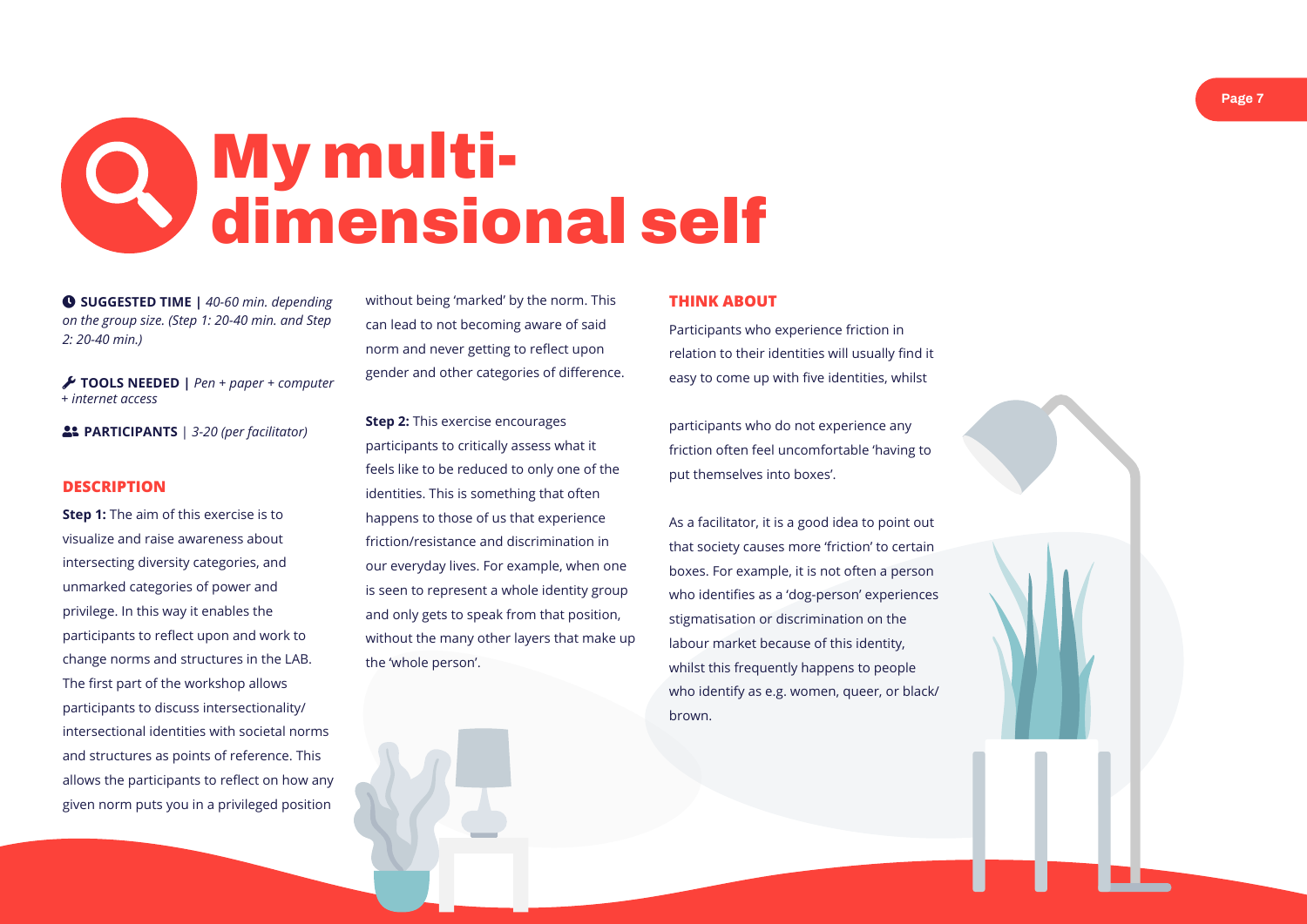

## **#1 STEP BY STEP |MY MULTI-DIMENSIONAL SELF**

**1** Introduce the group to the exercise.

**2 |** Explain that they will not be asked to share their five identities but they can choose if they want to share them with the group. It is ok to pass or just share one identity. They only share their personal answers if they want to.

**3 |** Ask the participants to use their pen and paper to draw their hand if possible (if not – they can also close their eyes and take mental notes).

**4 |** Explain that you will now ask the participants to come up with 5 (selfidentified) identity categories that represent an aspect of their identity, based on how they see themselves, or how others see them. One for each finger of the hand.

**5 |** Make sure all participants understand what their task is.

**6 |** Ask everyone to turn their camera off whilst they fill out all five fingers, and then back on again when they are done.

**7 |** Divide the participants into groups of 3-6 people in breakout rooms to discuss some or all of the following questions: *"Was it easy to find the categories?", "What did it feel like to choose our own identity categories?", "Would the self-chosen categories be the same if somebody else had picked your categories?"*  and *"How do these identity categories influence your professional life/views regarding equality?".*

**8 |** If you have time, gather all participants and round off the exercise with a short feedback-round of 2-4 minutes per breakout group.

## **#2 STEP BY STEP |MY MULTI-DIMENSIONAL SELF**

| <b>1</b> Introduce the group to the exercise.        |                |
|------------------------------------------------------|----------------|
|                                                      | ŗ              |
| <b>2</b> Ask the participants to return and use      | C              |
| their hand from before.                              | İl             |
|                                                      | $\overline{u}$ |
| <b>3</b> Ask the participants to silently reflect on | C              |
| the following question: "If I could only pick        |                |
| one of these five categories, which would it         | Ŀ              |
| be?" and ask the participants to remove four         | ā              |
| of the five identity markers, and thereby            | f              |
| choose the one they find most important to           | t              |
| describe who they are.                               |                |
|                                                      |                |

**4 |** Divide the participants into groups of 3-6 people in breakout rooms to discuss some or all of the following questions: *"How does it feel to be reduced to only one identity?"* and *"Would your chosen identity differ, depending on the context?"*

**5 |** If you have time, gather all participants and round off the exercise with a short feedback-round of 2-4 minutes per breakout group.

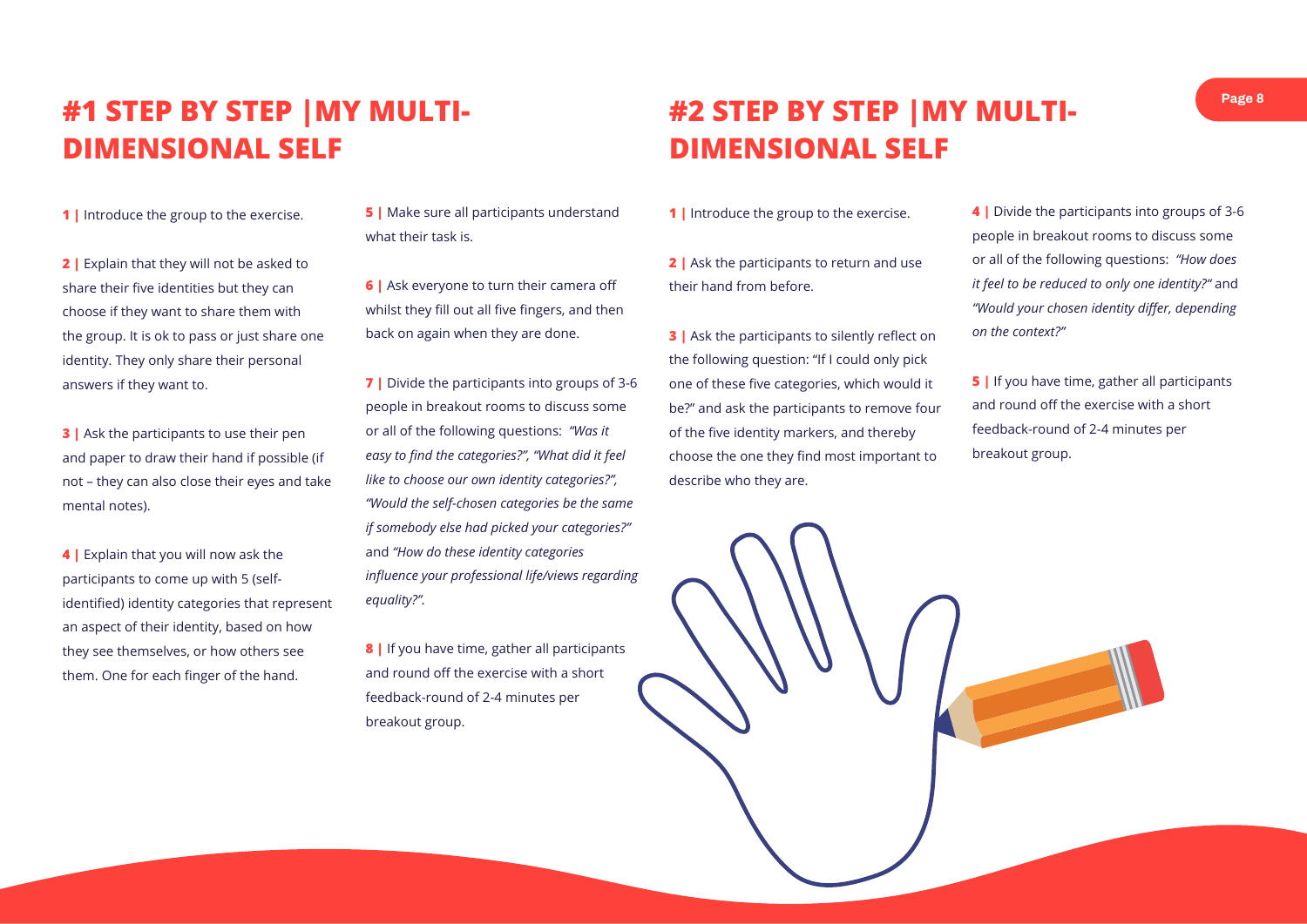



<span id="page-11-0"></span>"The Teflon Test"

#### **DESCRIPTION**

Norms are often invisible to those of us who do not deviate from them. In this selfreflection exercise the participants will reflect on and acknowledge norms and privileges by examining their 'Teflon areas'. That is, areas in their lives that are friction free, like in a Teflon frying pan. Of course, life in general is not friction free for anyone. We get divorced/break up and accidents happen. However, some of us experience this life-friction without extra structural friction.

 **SUGGESTED TIME |** *20-30 min.* **TOOLS NEEDED |** *Pen + paper*  **PARTICIPANTS** | *2-20 (per facilitator)*

#### **THINK ABOUT**

The goal with this test is to make privileges visible and encourage reflection on the situations in which the participants lack lived experience, and what this might do to their outlook on the world.

As a facilitator, your task in this exercise is therefore also to encourage participants to critically assess how their own actions and ways of speaking might reproduce discriminatory norms.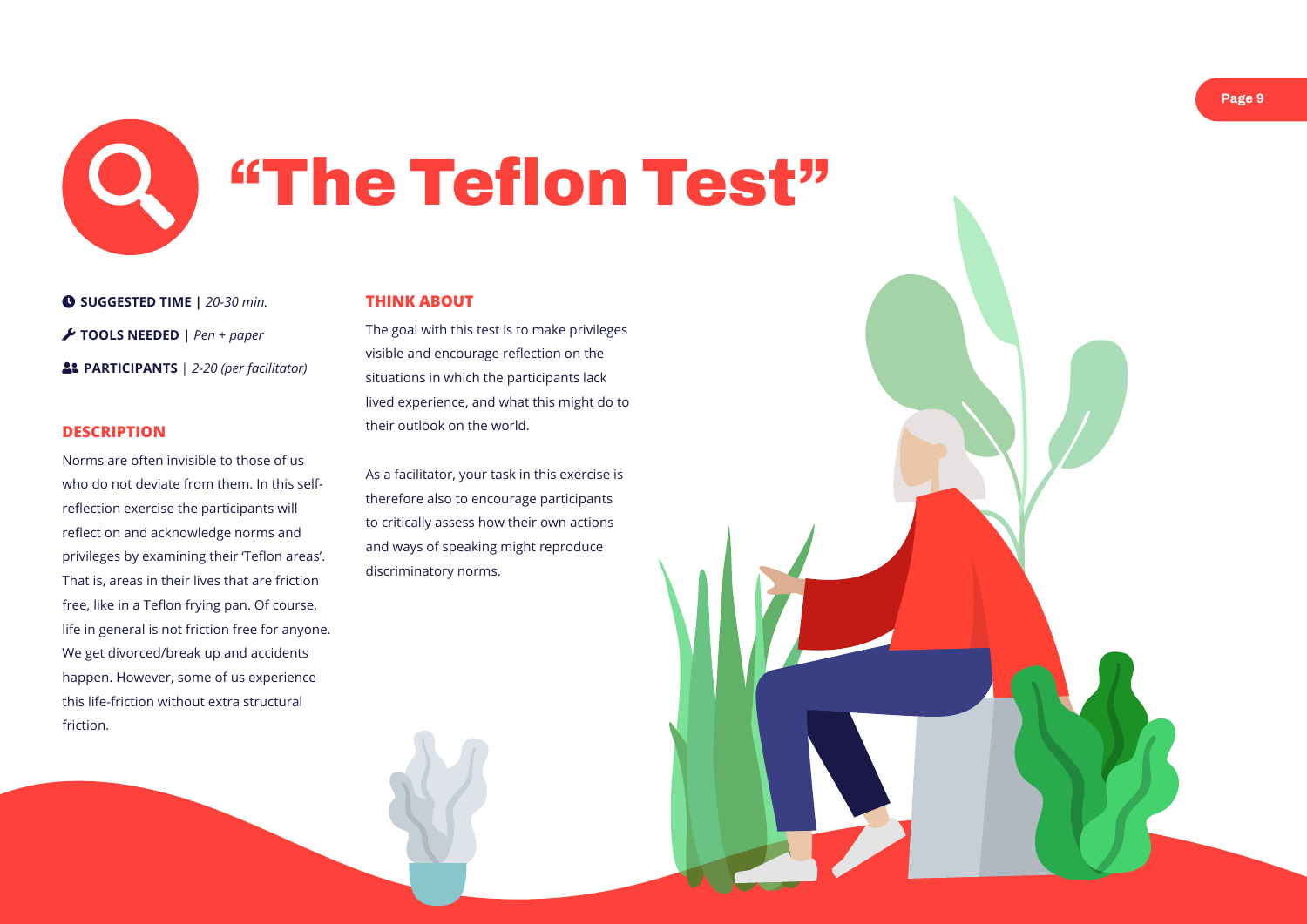

|  | <b>6</b> Ask everyone to turn their camera off. |
|--|-------------------------------------------------|
|  |                                                 |
|  |                                                 |

**5** | Make sure all participants understand what their task is.

**4 |** Explain that you will now read out nine categories and that their task is to mark to what extent they experience 'friction' in each category. Explain that friction can for example be: assumptions, uncomfortable looks, comments, not being listened to, being laughed at or physical violence.

> **8** | Ask the participants to take a moment to silently reflect on their results in relation to the following questions (that you also post in the chat): *"In what situations do I rarely or never experience friction?"* and *"How might this affect my actions and ways of speaking in terms of reproducing discriminatory norms?"*

**1** | Tell the group about the exercise and why it is called the "The Teflon Test".

> **7 |** Read out the following: *"I experience friction due to other people's expectations about my…"* :

**2** | Explain that they will not be asked to share their individual answers with anyone afterwards.

**9** | Ask the participants to turn their camera back on when they have completed the individual reflection.

**10** | Divide the participants into groups of 2-3 people in breakout rooms to discuss he following questions (without sharing their personal answers): *"What did it feel like to complete this list and reflect on these questions?"* and *"How can I use these insights in my professional life?"*

**1** | If you have time, gather all participants and finish the exercise with a short feedback-round of 2-3 minutes per breakout group.



**3 |** Ask the participants to use their pen and paper to draw three vertical columns, just like on the image below. The first titled *'Often'*, the second *'Sometimes'* and the third *'Rarely or not at all'*.

## **"THE TEFLON TEST" | STEP BY STEP**

| 1) Ethnicity                        | O.                          |
|-------------------------------------|-----------------------------|
| 2) Skin colour                      | tł                          |
| 3) Socio-economic background        | tł                          |
| 4) Physical and cognitive abilities | lil                         |
| 5) Body size                        | $q_{\scriptscriptstyle{0}}$ |
| 6) Gender                           | in                          |
| 7) Religion                         |                             |
| 8) Sexuality                        | $\mathbf{1}$                |
| 9) Age                              | p                           |
|                                     | اہ                          |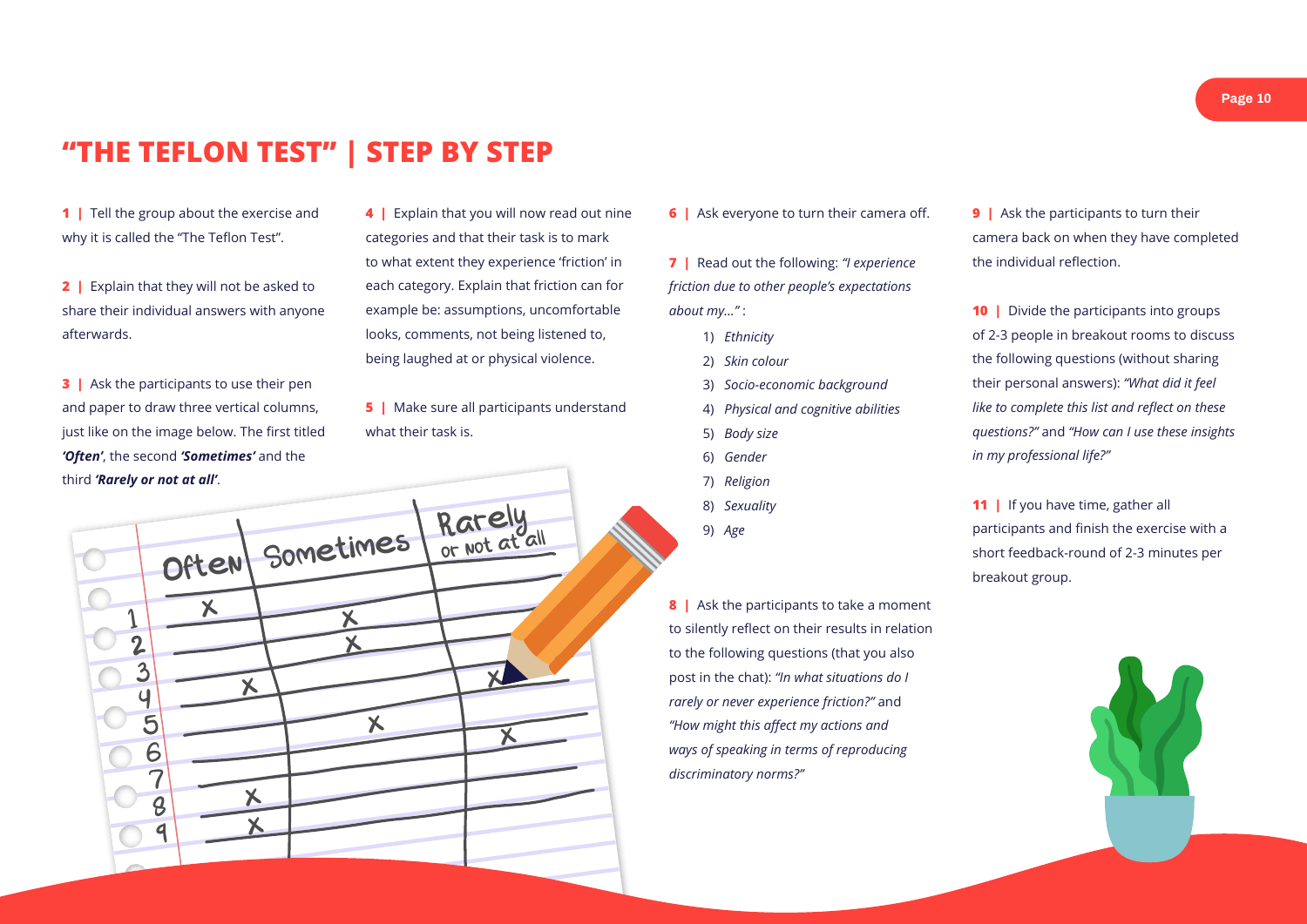# <span id="page-13-0"></span>Define your challenge

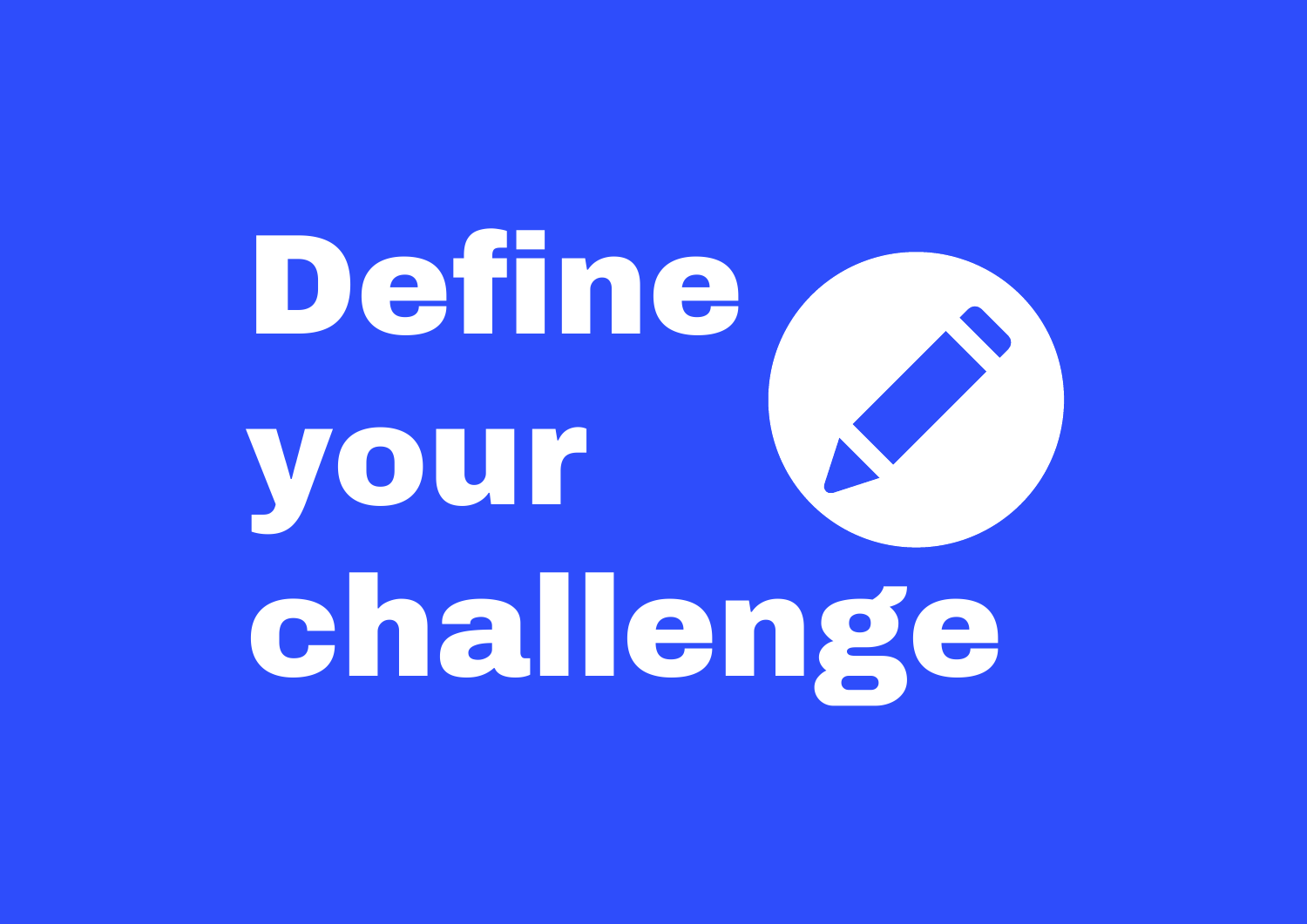**Page 12**



<span id="page-14-0"></span>

#### **DESCRIPTION**

This is a Design Thinking exercise merged with norm-critical insights on how the formulation of a challenge, in itself, can reinforce certain norms or solutions. By not jumping straight to 'solution mode', it allows the participants to define and articulate the challenge together, whilst also re-thinking conventional approaches and recognising the many possible perspectives in a group.

#### **THINK ABOUT**

This exercise is based on you having a pre-formulated case that is relevant to the context you are working with, with as many details as possible. See example to the right. As a facilitator, you want to focus

 **SUGGESTED TIME |** *20-30 min.* **TOOLS NEEDED |** *Padlet wall + link* **PARTICIPANTS** | *5 (per facilitator)\** on creating a space that doesn't need to be perfect in which the participants feel there is room to try new ideas. Your goal is to encourage participants to write as much as possible and to explore a wide range of ideas as well as to question the given assumed problems in order to produce their own POV. It can be a good idea to play music during this exercise to leverage energy and to foster a creative setting.

#### **PREPARATION**

Develop a playlist for this exercise. Set up a Padlet\*\* for your group:

- 1. Login or create a free account at www[.padlet.com/](https://padlet.com/).
- 2. Create a Padlet and choose the Padlet type named *'Wall'.*
- 3. Click on the settings icon in the top right corner and scroll to the bottom of the settings menu. Turn on *'Reactions'* and select the *'Like'* option with a heart icon.

*\*If your group is bigger, you can divide it into breakout rooms with 5 participants and 1 facilitator per room - this guide is designed for that facilitator. \*\*Padlet provides a collaborative web platform in which users can upload, organise, and share content to virtual bulletin boards called "padlets".*

#### **CASE EXAMPLE:**

*B-plus (fictive company name) is considered a leading company for gender diversity in Jordan, and the company's approach to human resources is a best practice example of the formalisation of equal opportunities into a business process.* 

*The company has formalised systems in place for diversity measurement. These systems are communicated through the company's annual sustainability report.* 

*The culture of equal opportunities was initiated by the founder, who implemented a change-management programme to ensure operational processes were adjusted to include equal opportunities, thus formalising the value system through business processes.* 

*Despite this, B-plus is still facing challenges, such as attracting and keeping talented female employees and increasing the percentage of women in senior management positions. These challenges might be linked to broader structural and systemic gender inequality in the country.* 

*Women's economic participation in Jordan presents a paradox: decades of investments in the social sectors have reduced illiteracy and increased the educational level among women. In fact, slightly more women than men have a higher education. Still, only 14% women work in the formal labour market, one of the lowest proportions in the world, and particularly young women lack opportunities and access.*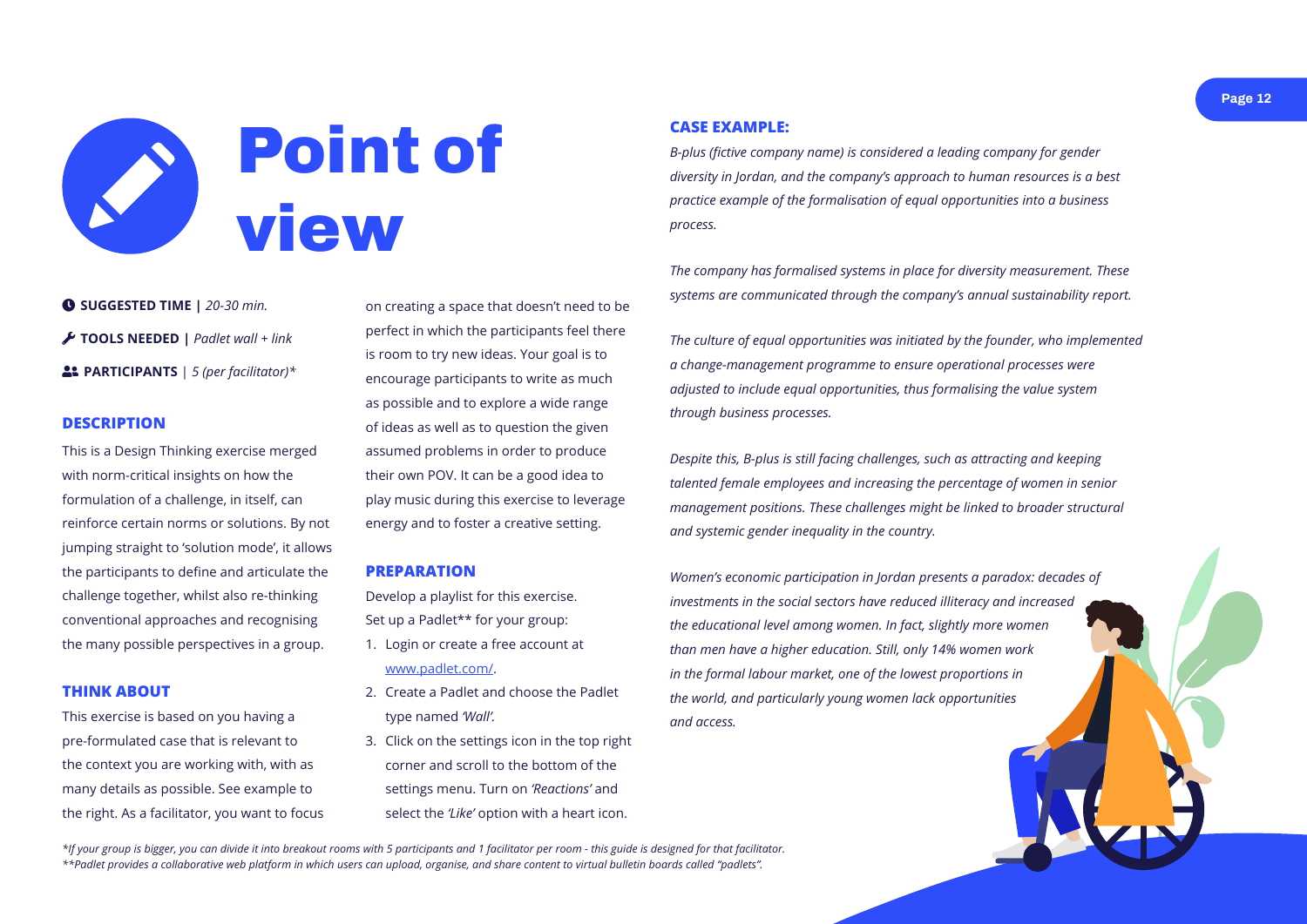



**6** | When the alarm bell rings, facilitate a round where everyone shares what they have written (approx. 10 minutes), during which the participants can ask each other clarifying questions if there is something that they do not fully understand on the post-its.

**7** | Once the round is complete, ask the participants to choose their favourite problem definition by clicking on the little heart icon in the bottom left corner of the post-it that they want to select (one heart per participant).

**8** | Read out the content of the post-it with the most hearts and post the text in the chat.

**9** | Post the following questions in the chat, and ask the participants to take a moment to silently reflect on them: *"How can perceptions of normality affect what is considered to be a 'problem'?"* and *"How can the formulation of a problem in itself reinforce certain norms or solutions?"*

**10** | Finish the exercise with a round where the participants share their thoughts on the questions above (approx. 10 minutes).

**1** | Tell the group about the exercise and why it is important not to jump straight to solutions.

**3** | Share the Padlet link in the chat and explain that they should click on the screen to create a new post-it. They are to use one post-it per idea. Let the participants know that they can all read each other's post-its as they are posted for further inspiration.

**4** | Make sure that everyone is ready with access to the Padlet and that they understand how it works.

**5** | Set an alarm for two minutes, and ask all participants to take 2 minutes to write as many answers as they can to the following question: *"From your point of view, what is the main challenge/problem that we are trying to solve here?".* 

*(If you are a bigger group that have been divided into breakout rooms of 5, end the exercise by letting all facilitators read out their group's selected problem definition.)*

**2 |** Read out the case you are working with.

## **POINT OF VIEW | STEP BY STEP**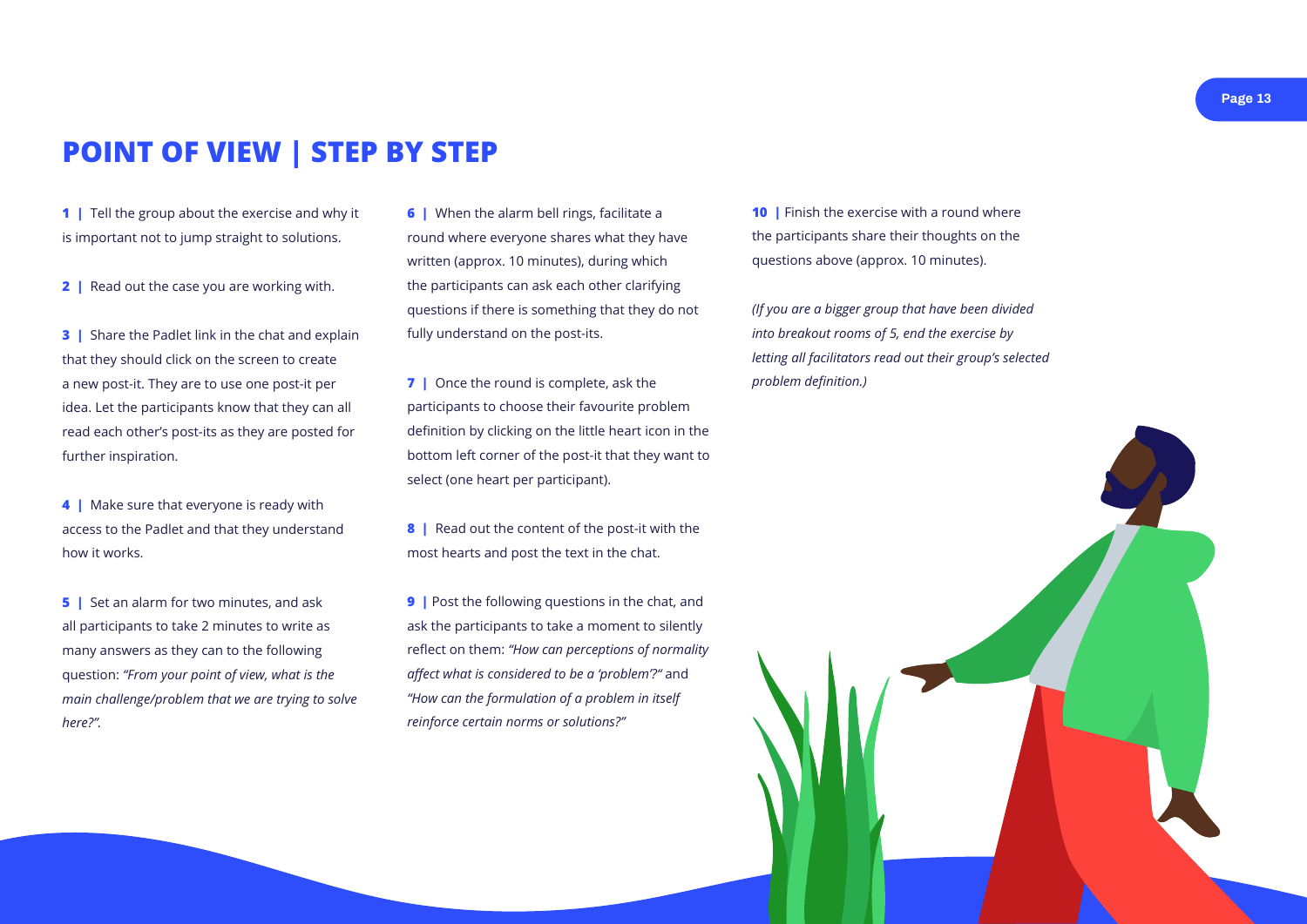# <span id="page-16-0"></span>Generate ideas

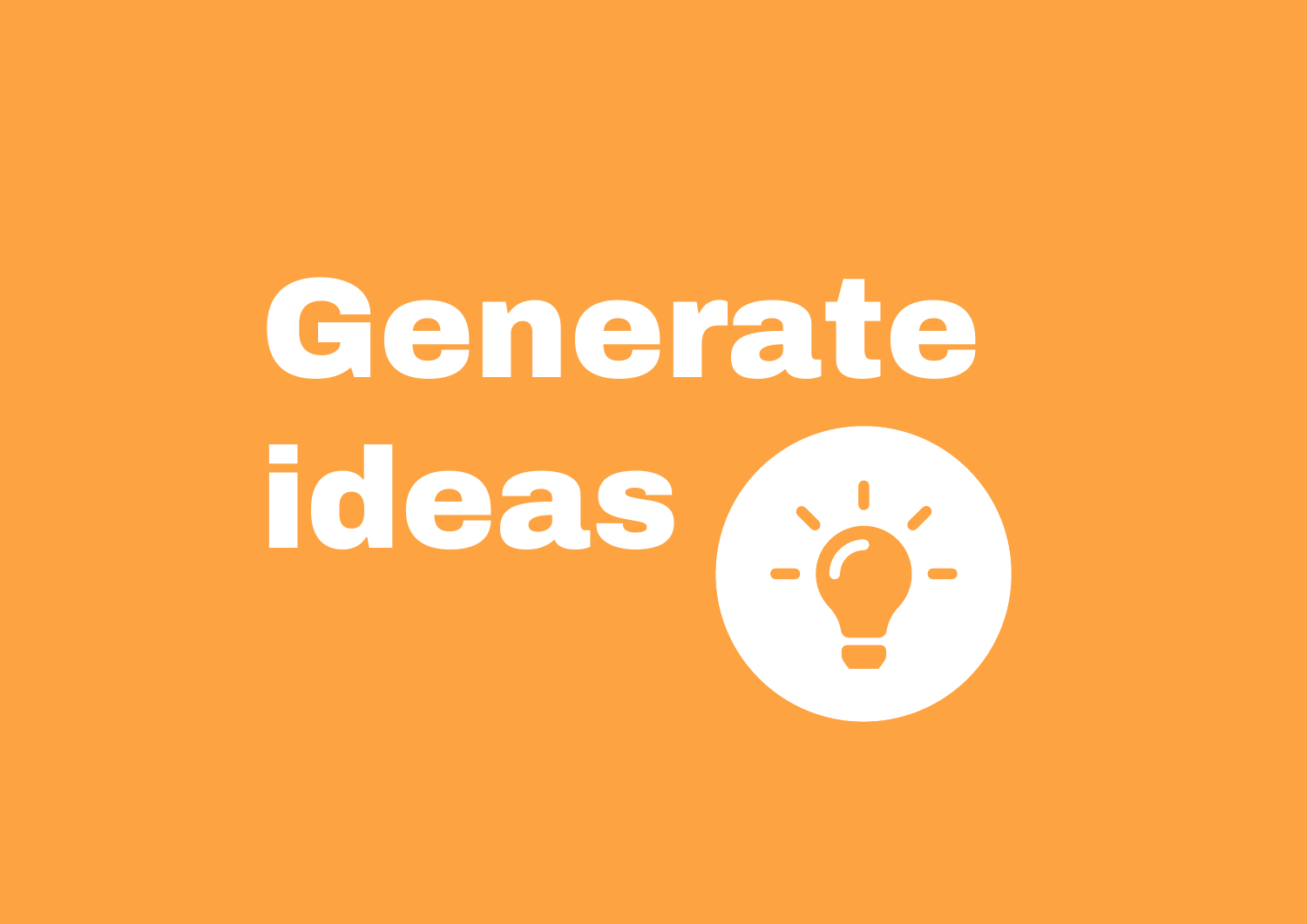

<span id="page-17-0"></span>

#### **DESCRIPTION**

This is an exercise aimed at rapidly creating enough simple and wild ideas that apply to the problem so that you can have a discussion afterwards and pick the solution you want to continue working with. It allows your participants to step beyond obvious solutions, 'think outside the box' and generate a wide range of solutions. Furthermore, the exercise encourages participants to reflect on how our lived experiences might affect the solutions we come up with and the choices we make.

- Login or create a free account at www.[padlet.com/](https://padlet.com/)
- | Click *'Create a Padlet'* and choose the first Padlet type named *'Wall'*
- | Create three columns, titled: *'Tomorrow', 'In the long run'* and *'Wild idea'*.
- | Click on the settings icon in the top right corner and scroll to the bottom of the settings menu. Turn on *'Reactions'* and select the *'Like'* option with a heart icon.
- **SUGGESTED TIME |** *40 min.*
- **TOOLS NEEDED |** *Padlet wall + link*
- **PARTICIPANTS** | *5 (per facilitator)\**

#### **PREPARATION**

Develop a playlist for this exercise. Set up a Padlet for your group:

#### **THINK ABOUT**

This exercise is based on you having completed the exercise called *Define your challenge*, meaning that you have selected a problem definition to work with.

As a facilitator, you want to focus on creating a space that does not need to be perfect in which the participants feel there is room to try new ideas. You want to encourage participants to think radically and innovatively. It can be a good idea to play music during this exercise to leverage energy and to foster a creative setting.

*\*If you have a bigger group, divide it into breakout rooms with 5 participants and 1 facilitator per room this guide is designed for that facilitator.*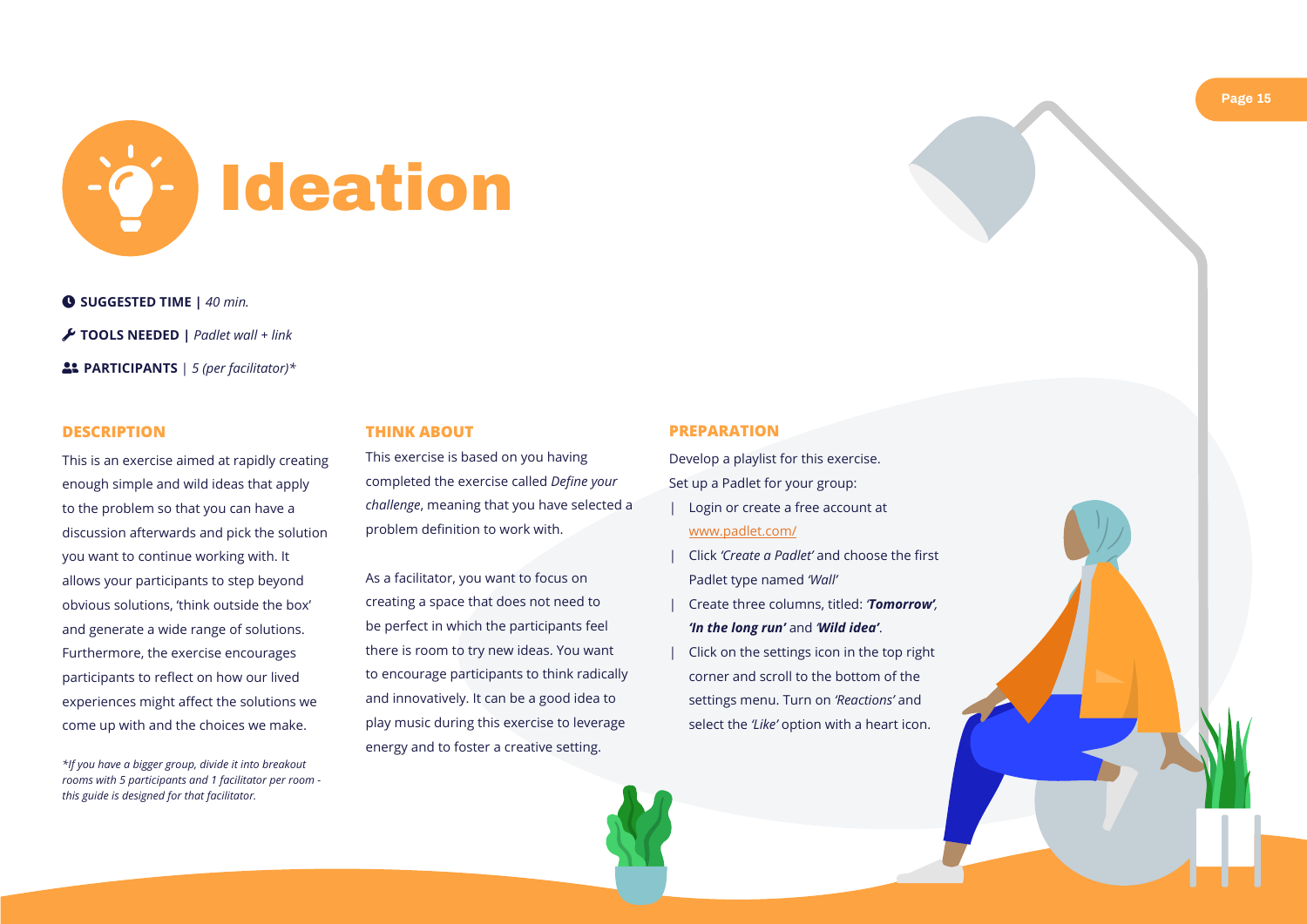**6** | When the alarm bell rings, re-set the alarm for another 2 minutes, and ask all participants to take 2 minutes to write as many answers as they can in **column 2** to the following question: *"What can we do in the long run to work towards solving this problem?*"

**7** | When the alarm bell rings, re-set the alarm for another 2 minutes, and ask all participants to take 2 minutes to write as many answers as they can in **column 3** to the final question: *"What would be a 'wild idea' to work towards solving this problem?"*

**8** | When the alarm bell rings, facilitate a round where everyone shares what they have written (approx. 10 minutes), during which the participants can ask each other clarifying questions if there is something that they do not fully understand on the post-its.

**9** | Once the round is complete, ask the participants to choose the solution they want to continue working with by clicking on the little heart icon in the bottom left corner of the post-it that they want to select (one heart per participant). Explain that it is important that the solution they pick is clearly defined, and possible to carry out.

**10** | Read out the content of the post-it with the most hearts and post the text in the chat.

**11** | Post the following questions in the chat, and ask the participants to take a moment to silently reflect on them: *"How can your position/privileges/lived experience affect the way you tackle a problem?"* and *"How can your position/privileges/lived experience affect your choices/what you find most interesting?"*



**1** | Tell the group about the exercise and the benefits of generating a wide range of solutions.

**2** | Read out the problem definition that your group selected in the previous exercise.

**4** | Make sure that everyone is ready with access to the Padlet and that they understand what their task is.

**5** | Set an alarm for 2 minutes, and ask all participants to take 2 minutes to write as many answers as they can in **column 1** to the following question: *"What can we do tomorrow to work towards solving this problem?"*

**12** | Finish the exercise with a round where the participants share their thoughts on the questions above (approx. 10 minutes).

**3 |** Share the Padlet link in the chat and remind the participants of how to create a new post-it and that they are to use one post-it per idea. Encourage them to read each other's post-its as they are posted for inspiration.

## **IDEATION | STEP BY STEP**

*(If you are a bigger group that have been divided into breakout rooms of 5, end the exercise by letting all facilitators read out their group's selected solution)*

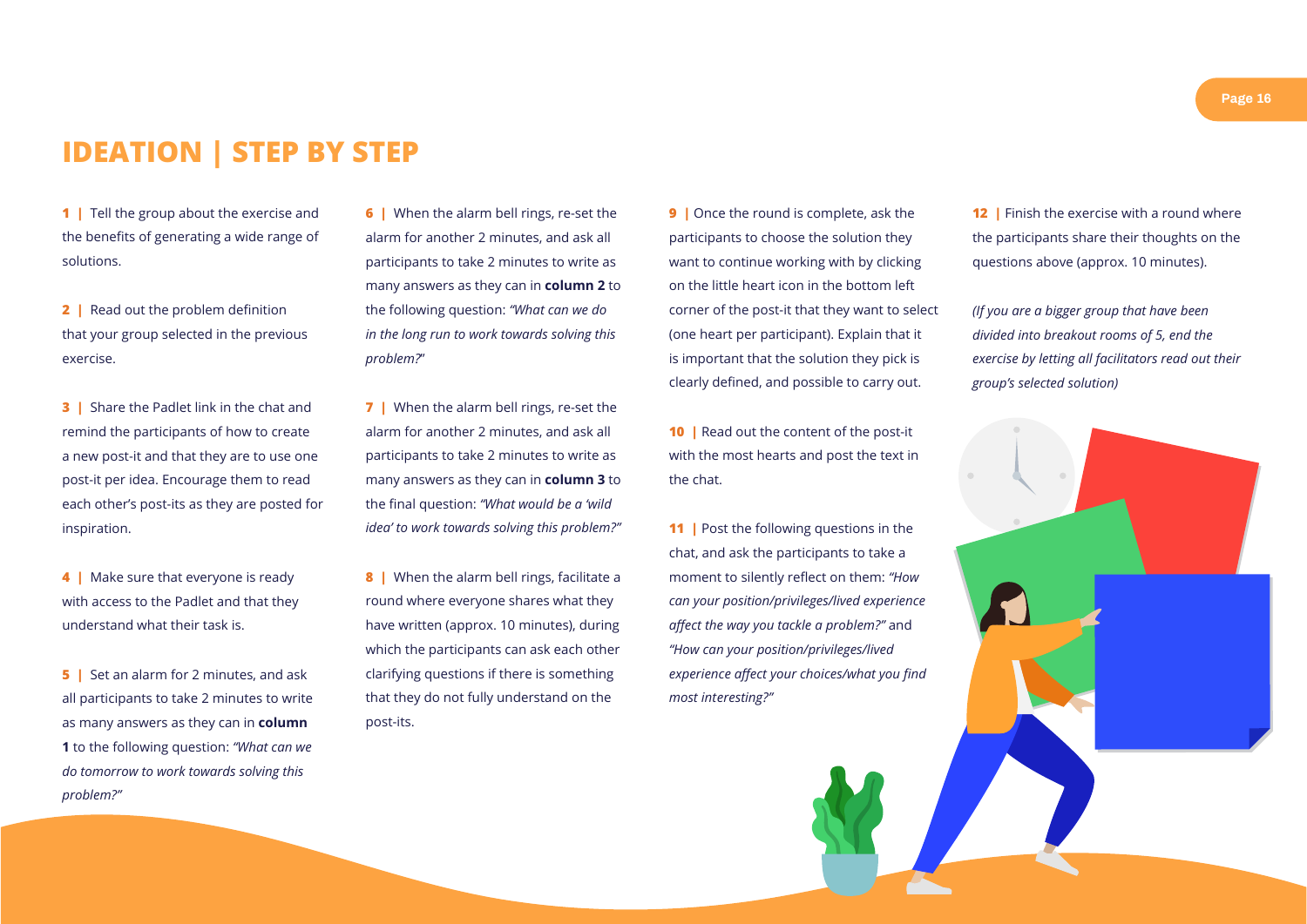# <span id="page-19-0"></span>Plan your w next step

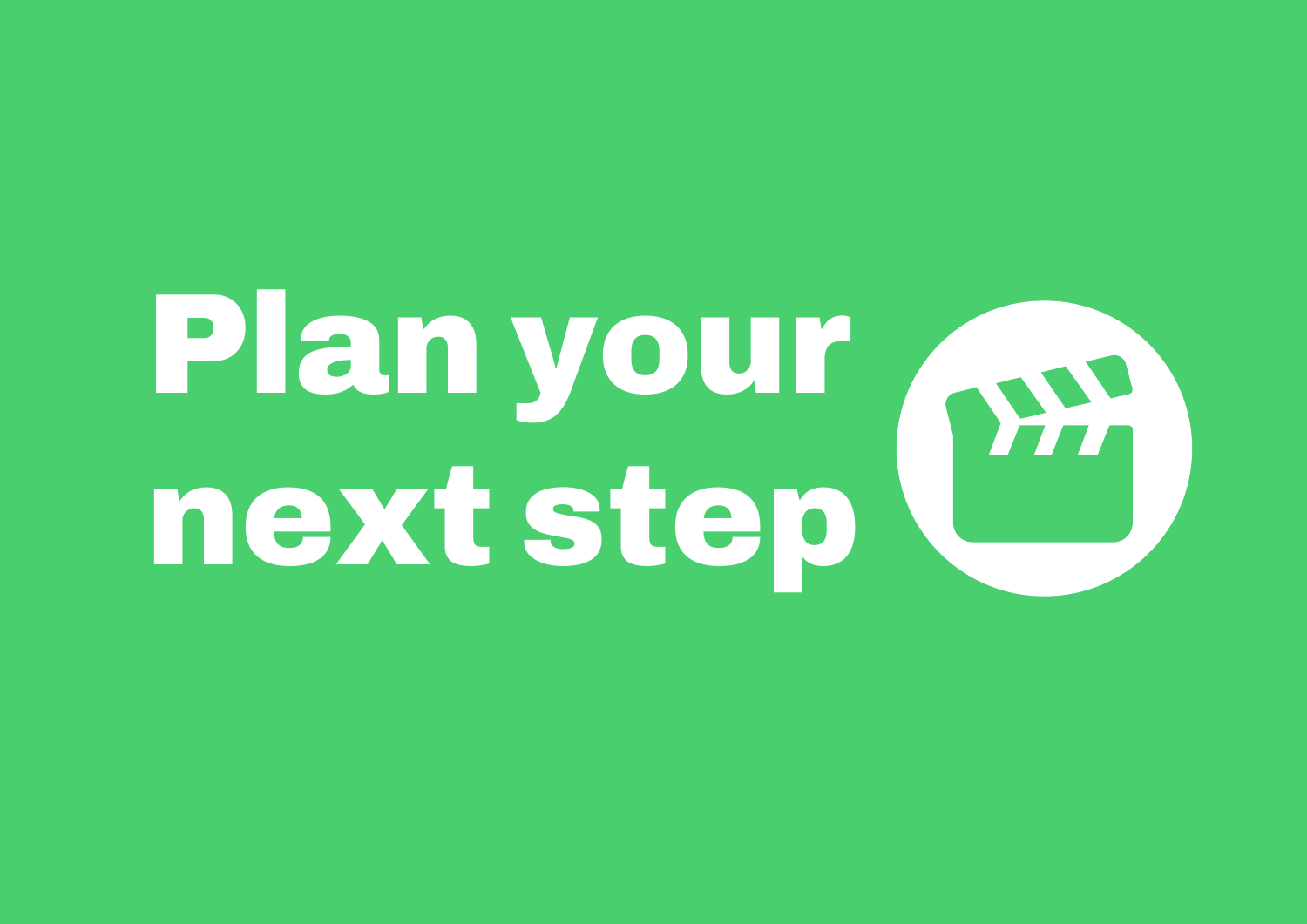

<span id="page-20-0"></span>

#### **DESCRIPTION**

This exercise helps your group create a clear path for the steps they need to take in order to accomplish the solution they have selected.

Discussing the path forward will also give the group an opportunity to prepare for potential obstacles along the way. Furthermore, the action plan enhances commitment to the solution amongst

 **SUGGESTED TIME |** *30 min.* **TOOLS NEEDED |** *Google Docs* **PARTICIPANTS** | *5 (per facilitator)\**

#### **PREPARATION**

Set up a Google Doc for your group:

- Login or create a free Google account www.google.com/docs/about/
- | Go to your Google Docs home screen: www.docs.google.com/
- | Click *'Create a new document'* in the top left corner and then chose *'Blank'.*
- | Copy and paste the following ten questions, into the blank Google Doc:
	- *1. What is the challenge?*
	- *2. What is the chosen solution?*
- 
- *4. What are the key reflections we want to keep in mind*
- *5. What are the key milestones?*
- *6. Who needs to be involved in the solution?*
- *7. What resouces do we need?*
- *8. What is the time perspective?*
- *9. What are potential obstables along the way?*
- *10. Which group member is in charge of bringing the group together to work on the solution?*



the participants and leaves them feeling motivated.

#### **THINK ABOUT**

This exercise is based on you having completed the two exercises called *'Define your challenge'* and *'Ideation'*, meaning that you have selected a problem definition and a solution to continue working with.

As a facilitator, you want to focus on helping the participants to be as concrete as possible. If you think that one of the milestones is a little overly ambitious, encourage the participants to break it up into a few smaller tasks.

*\*If you have a bigger group, divide it into breakout rooms with 5 participants and 1 facilitator per room this guide is designed for that facilitator.*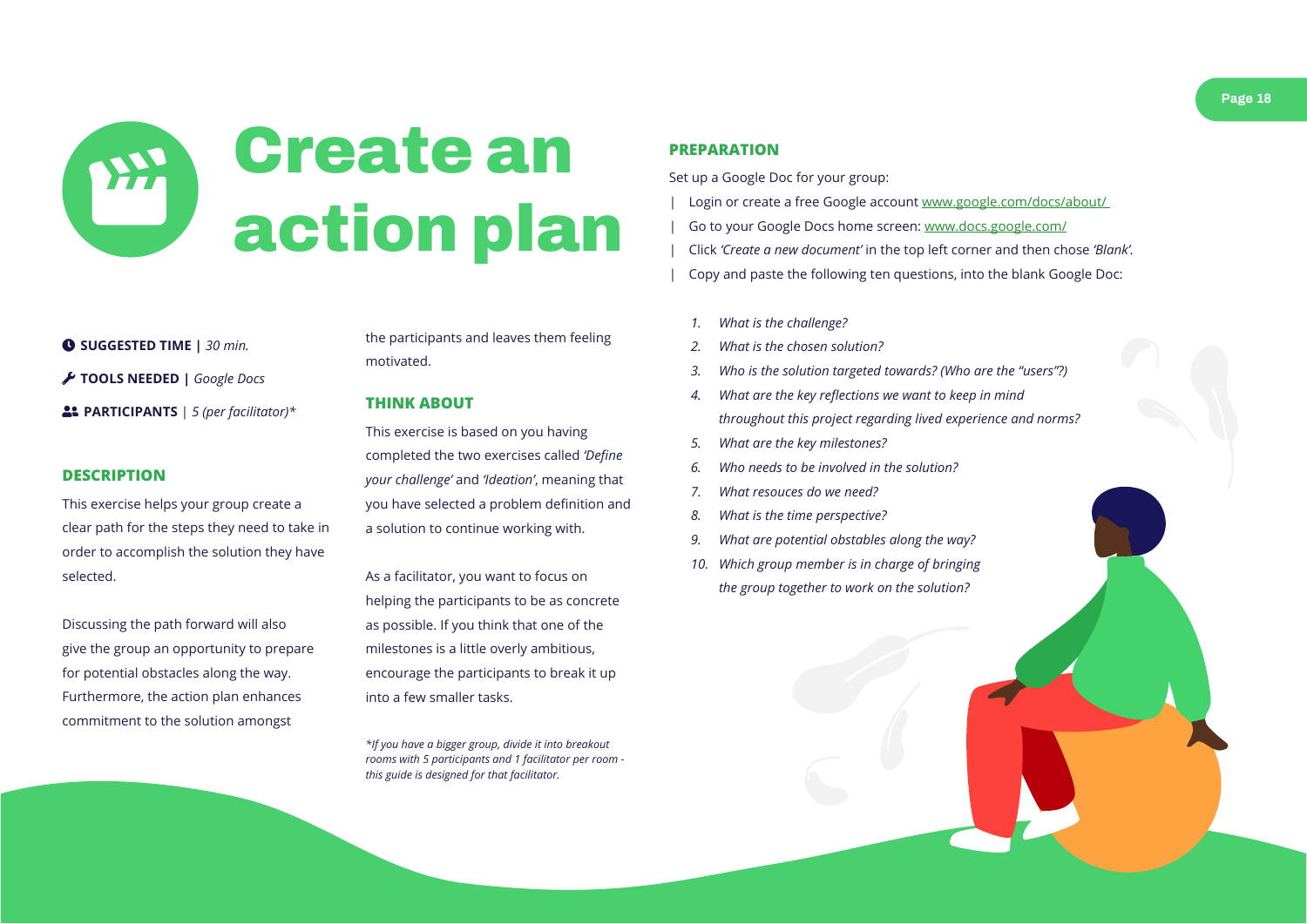**2 |** Read out the chosen solution that your group selected in the previous exercise.

**3** | Share the Google Doc link in the chat and ask everyone to open it.

**4 |** Ask one participant to volunteer to take notes during the discussion, and instruct the other participants to read along as the note-taker writes in the document.

**5** | Make sure that everyone is ready with access to the Google Doc.



**6 |** Have an open discussion about each question, starting from the top (see *'Preparation'* notes on page 18).

**7 |** Make sure the group has agreed on a person responsible for bringing the group together again before the session ends.

*(If you are a bigger group that have been divided into breakout rooms of 5, end the exercise by letting all facilitators read out their group's selected solution.)*

# **CREATE AN ACTION PLAN | STEP BY STEP**

**1** | Tell the group about the purpose of the exercise.